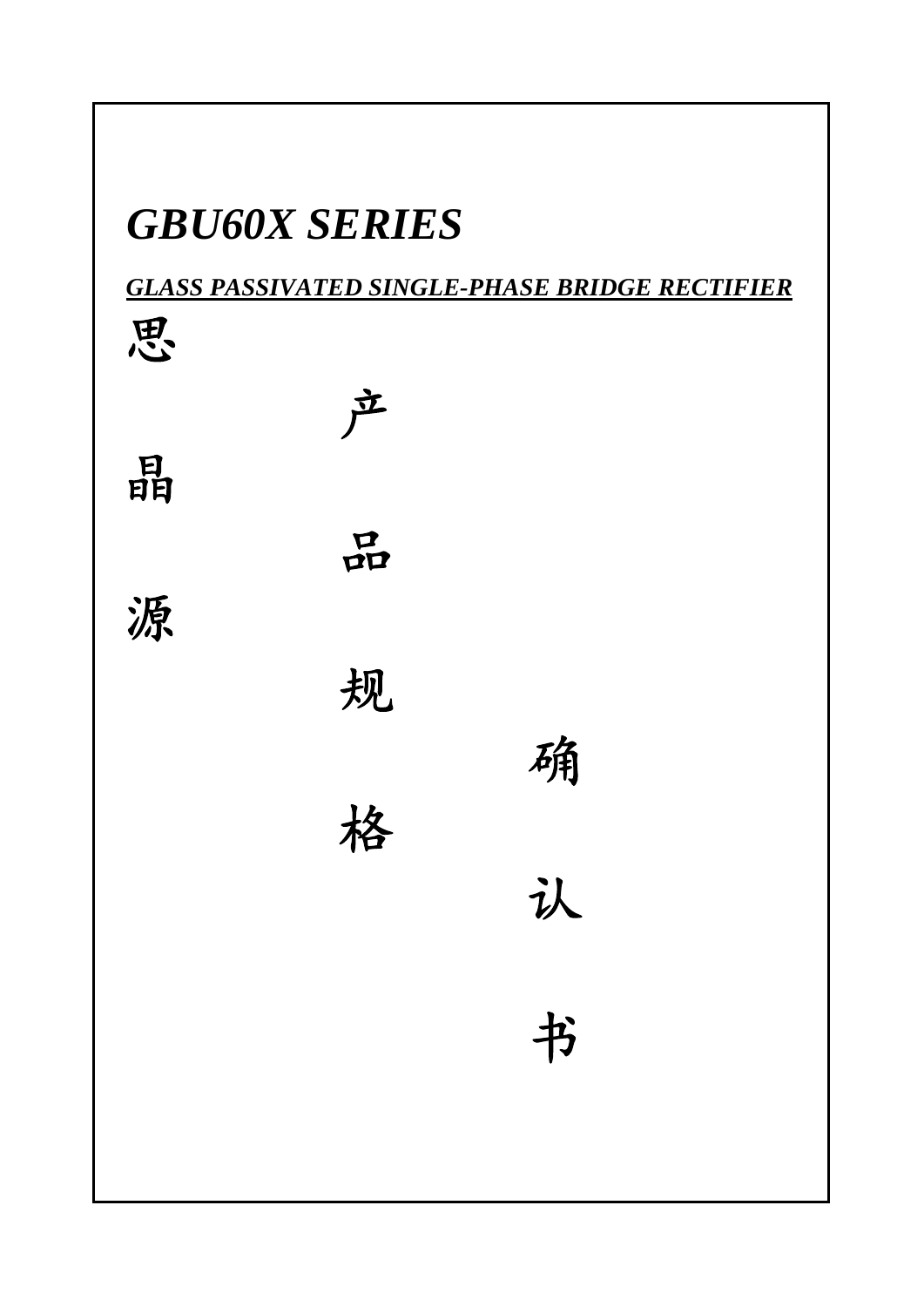## **GBU6005 THRU GBU610**

#### *GLASS PASSIVATED SINGLE-PHASE BRIDGE RECTIFIER*

### *REVERSE VOLTAGE:* **50 to 1000 VOLTS** *FORWARD CURRENT:* **6.0 AMPERE**



#### *FEATURES*

- · Glass passivated chip junction **GBU**
- · Reliable low cost construction utilizing molded plastic technique
- · Ideal for printed circuit board
- · Low forward voltage drop
- · Low reverse leakage current
- · High surge current capability

#### *MECHANICAL DATA*

Case: Molded plastic, GBU Epoxy: UL 94V-O rate flame retardant Terminals: Leads solderable per MIL-STD-202, method 208 guaranteed Mounting position: Any Weight: 0.15ounce, 4.0gram



**Dimensions in inches and (millimeters)**

#### *Maximum Ratings and Electrical Characteristics*

Ratings at 25℃ ambient temperature unless otherwise specified.

Single phase, half wave,  $60H<sub>z</sub>$ , resistive or inductive load.

For capacitive load, derate current by 20%.

|                                                          | <b>Symbols</b>          | <b>GBU6005</b>  | <b>GBU601</b> | <b>GBU602</b> | <b>GBU604</b> | <b>GBU606</b> | <b>GBU608</b> | <b>GBU610</b> | <b>Units</b> |  |  |  |  |
|----------------------------------------------------------|-------------------------|-----------------|---------------|---------------|---------------|---------------|---------------|---------------|--------------|--|--|--|--|
| <b>Maximum Recurrent Peak Reverse Voltage</b>            | $V_{\rm RRM}$           | 50              | 100           | 200           | 400           | 600           | 800           | 1000          | <b>Volts</b> |  |  |  |  |
| <b>Maximum RMS Voltage</b>                               | $\rm V_{RMS}$           | 35              | 70            | 140           | 280           | 420           | 560           | 700           | <b>Volts</b> |  |  |  |  |
| <b>Maximum DC Blocking Voltage</b>                       | $\rm V_{DC}$            | 50              | 100           | 200           | 400           | 600           | 800           | 1000          | <b>Volts</b> |  |  |  |  |
| $T_c = 100^{\circ}C$<br><b>Maximum Average Forward</b>   |                         |                 |               |               |               |               |               |               |              |  |  |  |  |
| <b>Rectified Current at</b><br>(Note 1), (Note 2)        | $I_{(AV)}$              | 6.0             |               |               |               |               |               |               | Amp          |  |  |  |  |
| <b>Peak Forward Surge Current,</b>                       |                         |                 |               |               |               |               |               |               | Amp          |  |  |  |  |
| 8.3ms single half-sine-wave                              | $I_{FSM}$               | 175             |               |               |               |               |               |               |              |  |  |  |  |
| superimposed on rated load (JEDEC method)                |                         |                 |               |               |               |               |               |               |              |  |  |  |  |
| <b>Maximum Forward Voltage</b>                           | $\mathbf{V}_\mathbf{F}$ | 1.0             |               |               |               |               |               |               | <b>Volts</b> |  |  |  |  |
| at 6.0A DC and $25^{\circ}$ C                            |                         |                 |               |               |               |               |               |               |              |  |  |  |  |
| at $T_A = 25^{\circ}C$<br><b>Maximum Reverse Current</b> |                         |                 |               |               | 5.0           |               |               |               |              |  |  |  |  |
| $T_A=125^{\circ}C$<br>at Rated DC Blocking Voltage       | $I_R$                   |                 |               |               | 500           |               |               | uAmp          |              |  |  |  |  |
| <b>Typical Junction Capacitance (Note 3)</b>             | $C_{J}$                 | 210<br>94       |               |               |               |               |               |               | рF           |  |  |  |  |
| <b>Typical Thermal Resistance (Note 1), (Note 2)</b>     | $R_{\theta JA}$         | 7.4             |               |               |               |               |               |               | C/W          |  |  |  |  |
| <b>Typical Thermal Resistance (Note 1), (Note 2)</b>     | $R_{0JC}$               | 2.2             |               |               |               |               |               |               | C/W          |  |  |  |  |
| <b>Operating and Storage Temperature Range</b>           | $T_J$ , Tstg            | $-55$ to $+150$ |               |               |               |               |               |               | °C           |  |  |  |  |

#### **NOTES:**

1- Units case mounted on 2.6 x 1.4 x 0.06" thick (6.5 x 3.5 x 0.15 cm) Al. Plate heatsink

2- Recommended mounting position is to bolt down on heatsink with silicone thermal compound for maximum heat transfer with #6 screws

3- Measured at 1 MH<sub>z</sub> and applied reverse voltage of 4.0 VDC.